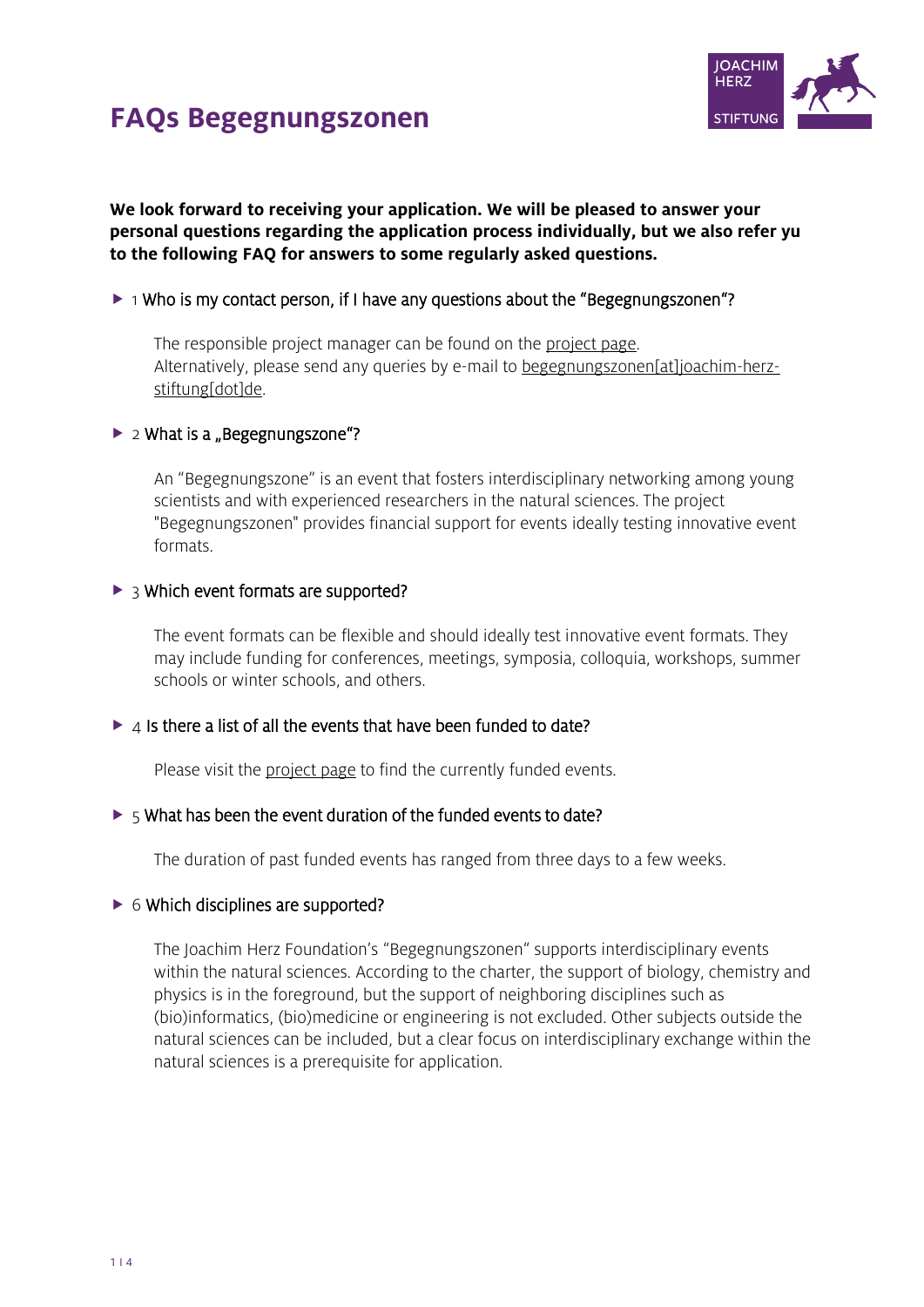

## $\triangleright$  7 What costs can be covered by the funding?

The following costs can be covered:

- Subsidization of the participants', speakers', and organizers' catering, overnight accommodation, and travel expenses
- Rental costs for premises and technology, including event software licenses
- Costs relating to preparation and execution of the event, including the cost of producing the materials
- Funds to cover childcare during the event

### ▶ 8 How to submit an application? Is it possible to make changes after submission?

All applications must include the following documents:

- Completed application form
- Project outline including a detailed cost projection and a (provisional) event program (max. 3,600 characters incl. blanks)
- Academic careers of the main applicants (each max. 3,600 characters incl. blanks)

All necessary forms can be found on the [project page.](https://www.joachim-herz-stiftung.de/en/what-we-do/projects-for-understanding-science/interdisciplinary-networks-for-talented-young-scientists/begegnungszonen/)

Please send all documents as a PDF by e-mail to [begegnungszonen\[at\]joachim-herz](mailto:begegnungszonen@joachim-herz-stiftung.de)[stiftung\[dot\]de.](mailto:begegnungszonen@joachim-herz-stiftung.de) Please note the applicable submission deadline. Additions and corrections can be made at any time before the deadline. For this, please contact the responsible project manager, who can be found on the [project page.](https://www.joachim-herz-stiftung.de/en/what-we-do/projects-for-understanding-science/interdisciplinary-networks-for-talented-young-scientists/begegnungszonen/)

#### $\blacktriangleright$  9 What is the funding amount?

There are no specifications about the amount of funding that can be requested. Cost plan should be reasonable and appropriate for the panned event. An orientation is provided by the currently funded "Begegnungszonen". You can find these on the [project page.](https://www.joachim-herz-stiftung.de/en/what-we-do/projects-for-understanding-science/interdisciplinary-networks-for-talented-young-scientists/begegnungszonen/)

## ▶ 10 Is part-financing through other funding institutions, sponsors and/or other event income (e.g., participation fees) possible?

Yes, part-financing is possible. Please indicate the amount of partial funding you expect from the mentioned sources.

#### $\triangleright$  11 Is a partial approval possible?

Yes, the requested funding amount can also be approved in parts.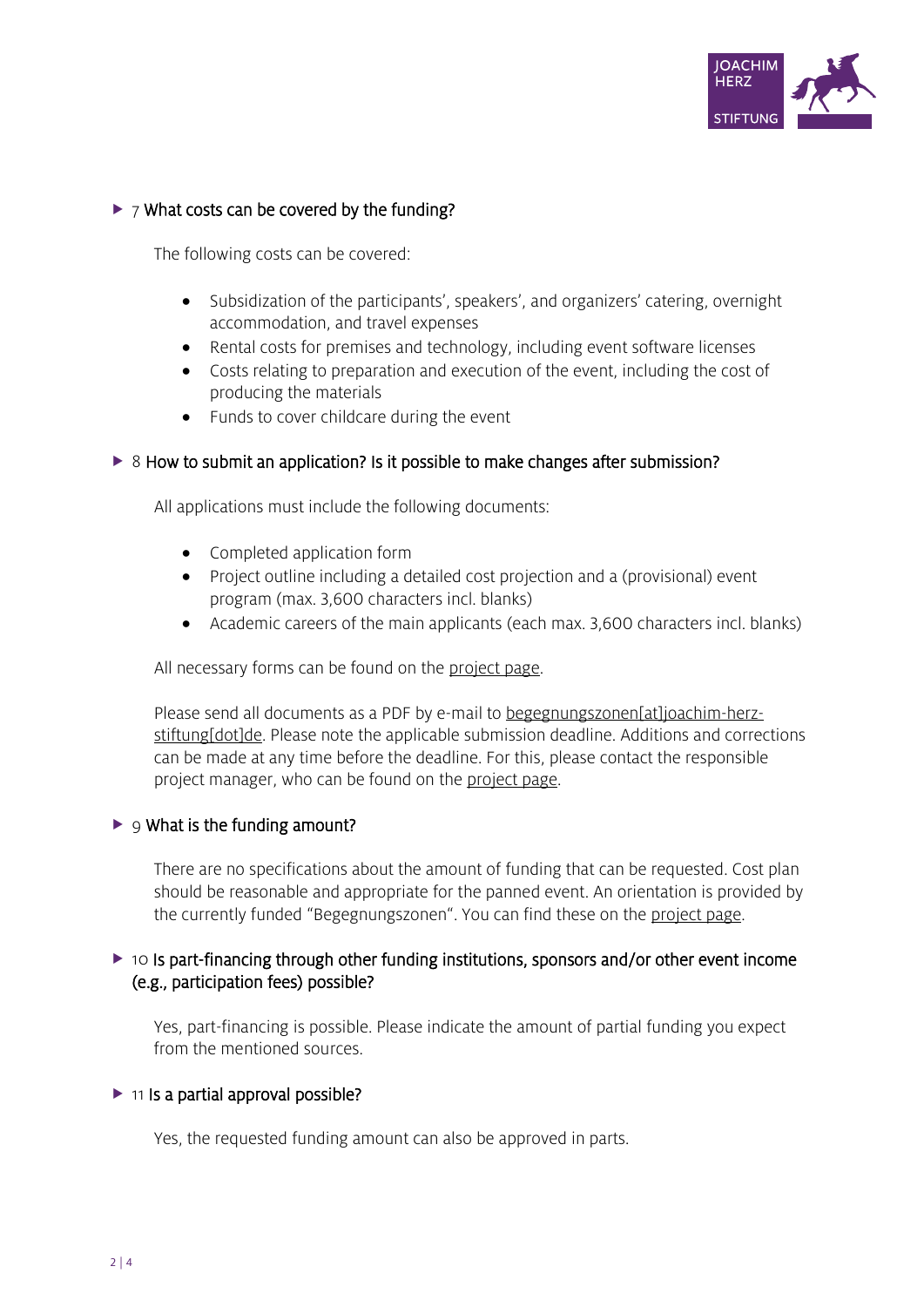

### $\triangleright$  12 When might the funding decision be expected?

After the deadline, the decision on funding will be made within 12 weeks.

### $\triangleright$  13 After the letter of approval, how long does the fund transfer take?

Along with the funding approval, you will receive a funding request form. The funding request form must be submitted promptly within two weeks to the responsible project [manager](https://www.joachim-herz-stiftung.de/en/what-we-do/projects-for-understanding-science/interdisciplinary-networks-for-talented-young-scientists/begegnungszonen/) at the Joachim Herz Foundation. After proofing the form, the funds can be transferred within 14 days. You have the option to specify a transfer date. No costs can be reimbursed what were already incurred before the funding was approved.

## $\triangleright$  14 What if, after approval, the event date or location is postponed or changed due to unforeseen situations, or any other modifications arise?

The Joachim Herz Foundation endeavors to react as flexibly as possible to modifications and changes. However, the funding confirmation refers to the event as presented in the application. Thus, the Joachim Herz Foundation must be notified actively and promptly of any modifications and changes to the date, location, extensive modifications and changes to the program or the concept/format of the event, extensive modifications and changes to the cost plan, and modifications and changes to the main applicants involved. The Joachim Herz Foundation will check in a timely manner whether the changes may have or may have not an impact on the funding commitment.

#### $\triangleright$  15 Who is eligible to apply?

Scientists and science support staff at a non-profit or public research institution in Germany are eligible to apply. Usually, the applicant has completed scientific qualification with a doctorate. Part of the application documents and the selection process is the CV of the applicant(s). Organizing / coordinating persons can be listed as contact persons, but we recommend a (co-)application of a scientific conference leadership.

#### $\triangleright$  16 Are re-applications possible in a new call?

Yes, re-applications in a new call are possible. Please submit a new application.

## $\triangleright$  17 May applicants from the same organization or research institution apply independently within the same call?

Yes, they are. Please submit the applications.